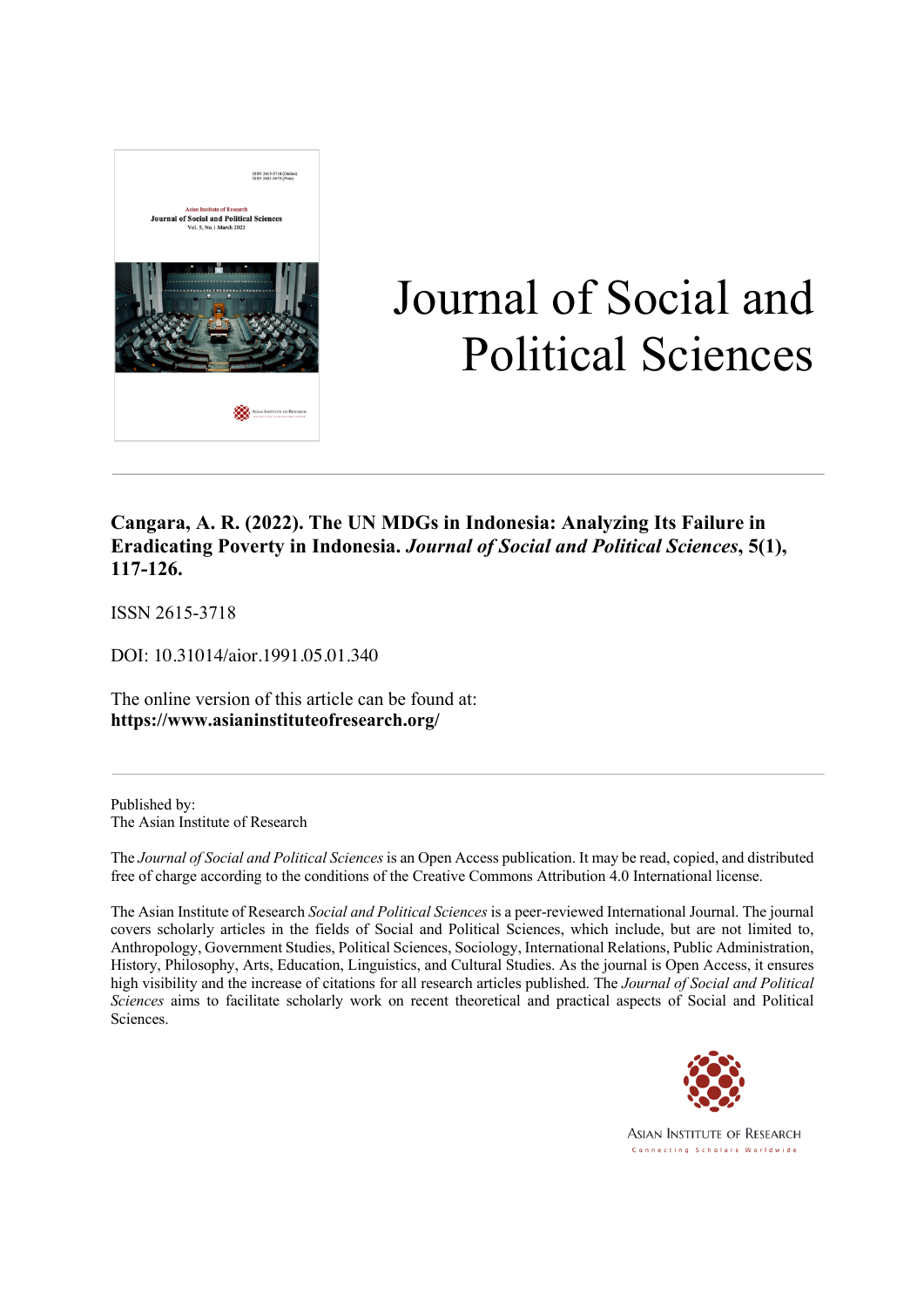

# The UN MDGs in Indonesia: Analyzing Its Failure in Eradicating Poverty in Indonesia

Abdul Razaq Cangara<sup>1</sup>

<sup>1</sup> Department of International Relations, Faculty of Social and Political Science, Hasanuddin University. E-mail: acacangara@unhas.ac.id

# **Abstract**

The United Nations (UN) Millennium Development Goals (MDGs), an international development movement oriented towards human welfare and global poverty eradication with measurable goals and targets, had hit the deadline by 2015. Its implementation reaped various contestations and claims regarding its success and failures in eradicating poverty in Indonesia. The Indonesian government claimed to have succeeded (on the track) in meeting the MDGs targets in eradicating poverty by reducing half of the number of Indonesians who earn one dollar per day (purchasing power parity/PPP) for the period 1990-2015. Meanwhile, the reality on the ground showed the contrast. Many Indonesian people lived in poverty and had minimal access to public health and education facilities. UNESCAP reported that Indonesia was one of the countries in the Asia Pacific region, which was alarming to achieve the MDGs. Based on such contradictions regarding the MDGs' poverty eradication mission in Indonesia, this article aims to examine why the MDGs program had not been able to overcome the problem of poverty in Indonesia? This article employs norm life cycle (dynamics) theory to investigate the problem behind UN MDGs' inability to overcome poverty in Indonesia. UN MDGs were considered a global norm in this article, substantiating the poverty eradication mission. Using the norm life cycle theory theorizing the three stages of norm development, starting from norm emergence, cascade, and internalization, this article reviews and investigates how Indonesia had dealt and performed in each of those norm life cycle stages within the framework of global poverty eradication norm. Based on the theoretical approach used, this article argues that the inability of UN MDGs to resolve poverty in Indonesia was due to the excessive use of statistical and quantitative basis of poverty eradication efforts rather than a more qualitative and welfare building approaches. Moreover, a systemic problem existed upon MDGs' coordination and implementation on the Indonesian government and donor countries/institutions. It included the lack of commitment to official development aid (ODA) realization, renegotiation and elimination of Indonesia's foreign debt, and rampant corruption in the national development and poverty eradication funds.

**Keywords:** Millennium Development Goals (MDGs), Indonesian Government, Global Poverty Eradication, Norms

## **1. Introduction**

One of the current developments in international relations discourse is dominated by global development problems caused by global poverty and inequality. They mark the start of a new chapter in the international relations agenda. The problem is that global poverty and inequality cause various other threats to the appropriation of human rights fulfilment, where poverty causes a lack of access to education, health, politics, clothing, food, and housing. These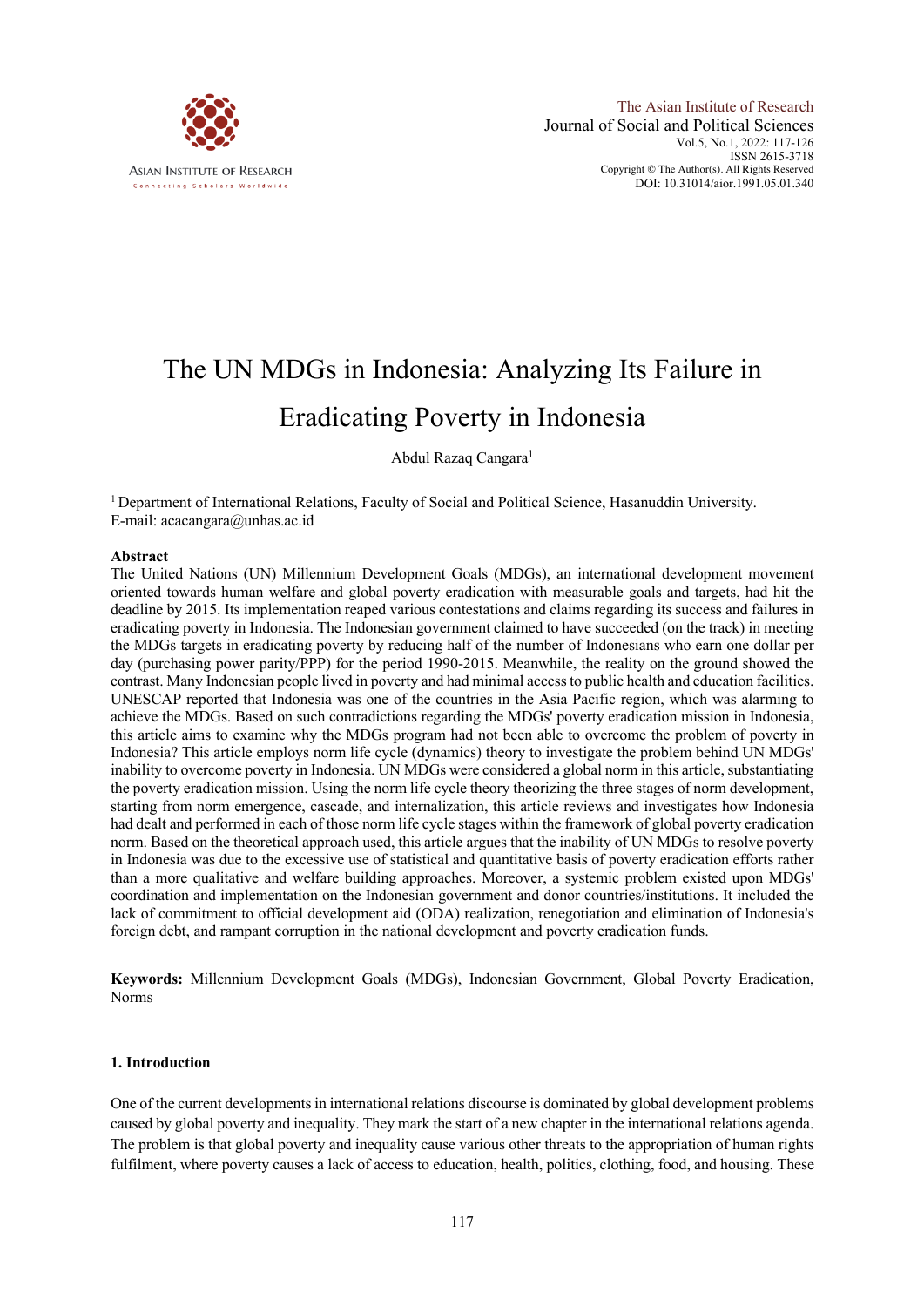are a condition that mainly occurs in Africa and parts of Asia. Those problems cause a change in the focus of countries from political economy development and international security to human development and human security. To respond to these development issues, entering the new millennium era in 2000, world leaders agreed on a common goal in a millennium declaration that mainstreamed comprehensive development. The Millennium Declaration was an agreement by Heads of State and representatives from 189 countries at the Millennium Summit held by the United Nations in New York on September 14-16, 2000, confirming the primary concern of the world community to work together to achieve the Millennium Development Goals (MDGs) in 2015. The Millennium Declaration caused the heads of state and representatives to formulate and agree on the MDGs together. The goal of the MDGs was to place humans as the main focus of development which includes all components of activities whose ultimate goal was community welfare (Kemlu RI, 2011). The legal basis for issuing the MDGs declaration was United Nations General Assembly Resolution No. 55/2 dated 18th September 2000 (A/Ris/55/2 United Nations Millennium Development Goals). Thus, the MDGs was a global development paradigm in the form of goals to eradicate global poverty (Kemlu RI, 2011).

Of the eight targets of MDGs, this article focuses more specifically on the first goal, namely tackling extreme poverty, with the target of reducing by half, from 1990 to 2015, the number of people with incomes below one dollar per day (PPP). Global poverty is a very complex problem for the global community as every country has an objective in solving it. Concerning the MDGs, Indonesia was also its signatory and committed to achieving MDGs' targets by 2015. The Indonesian government's commitment was a form of embodiment of the goal to provide welfare to its people under the constitution's mandate. As a developing country, Indonesia was still struggling with the problem of poverty. Based on the results of the Central Statistics Agency (BPS)<sup>1</sup> Poverty Survey for March 2013, the number of poor people was recorded at 28.07 million people or 11.37% of the total population of Indonesia (Republika, 2013). This number was based on the income standard of one dollar per person/day by BPS. Compared to countries in Southeast Asia, Indonesia had the highest number of poor people. This fact was undoubtedly still a concern for the Indonesian people.

The manifestations of Indonesia's global commitment to the MDGs, especially in poverty eradication efforts, could be seen from the government's serious follow-up to integrating and mainstreaming the United Nations MDGs program into various national development planning programs and documents at the regional level, such as the National Long-Term Development Plan (RPJPN) 2005-2025, National Mid-Term Development Plan (RPJMN) 2004 – 2009, National Mid-Term Development Plan (RPJMN) 2010 – 2014, Regional Mid-Term Development Plan (RPJMD), as well as in the Government Working Plan (RKP) of the central and regional governments (Bappenas, 2010, p. 12). Indonesia President Susilo Bambang Yudhoyono (SBY) had also issued Presidential Instruction No. 3 of 2010 concerning equitable development. One of its mandates was that each Ministry/Agency, Governor, and Regents/Mayors took appropriate steps required according to their respective duties, functions, and authorities in the context of implementing equitable development programs, including the program to achieve the MDGs (Bappenas, 2011, p. 3). Based on the government's seriousness in mainstreaming the MDGs in various programs and national development planning documents, the government claimed that Indonesia had succeeded in achieving the first MDGs target, which was to reduce by half the number of people who earn one dollar (PPP) per day. Thus, the government had succeeded in reducing extreme poverty. To show the actual contribution of the Indonesian government in achieving the MDGs, it, through Bappenas, collaborated with the UNDP Indonesia in making a report on the Indonesian achievement on MDGs in Bahasa Indonesia and English. It was then reported to the UN Secretary-General Baan Ki-Moon so that Indonesia's progress on MDGs can be monitored from year to year and can be used as a basis for comparison with the achievements of the MDGs in other countries.

Concerning poverty alleviation in Indonesia, there were several debates in various circles about whether the MDGs helped and succeeded in alleviating poverty or not. The report on the MDGs achievement in 2007 stated that the Indonesian government was on the right track with claims of the government's success in reducing the number of people who earn one dollar (PPP) per day (Bappenas & UNDP, 2007, p. 11). Nevertheless, there were differences in the facts based on the UNESCAP report exposing that Indonesia was one of the countries in the Asia Pacific region which was in an alarming position or off the track in achieving the MDGs (INFID, 2009, p. 1). Furthermore,

<sup>&</sup>lt;sup>1</sup> BPS stands for Badan Pusat Statistik or Indonesian Central Statistics Agency.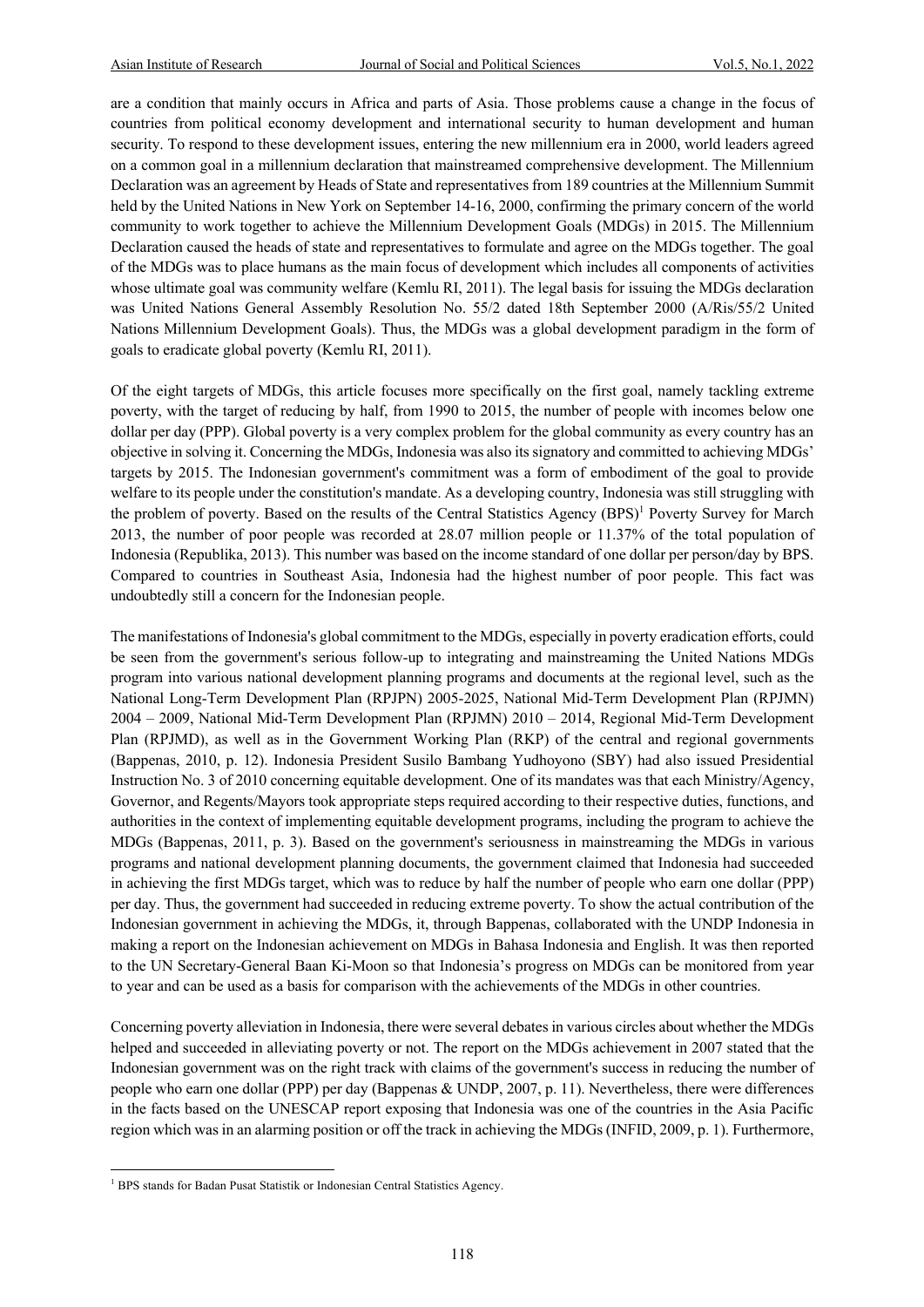the fact showed that in the Human Development Report (HDR) 2009, Indonesia's Human Development Index (HDI) ranking was getting worse. The fact exposed that Indonesia was ranked  $107<sup>th</sup>$  in 2006, slumped to  $109<sup>th</sup>$  rank in 2007-2008 and then ranked  $111<sup>th</sup>$  in 2009. This ranking was worse than Palestine ( $110<sup>th</sup>$  rank) and Sri Lanka  $(102<sup>nd</sup> rank)$ , where they were countries that were still hit by political and armed conflict (INFID, 2009, p. 2). With these factual gaps, the problem arose then whether the MDGs program intended to eradicate poverty as a whole or only to reduce poverty as business as usual. Facts on the ground showed that many Indonesians lived in poverty where they did not have access to adequate clothing, food and housing, access to public facilities such as education, health, employment, and various other social needs. This article aims to address those gaps. Based on the background of the problems described previously, this article raises the following issue "why had the MDGs program not been able to overcome the problem of poverty in Indonesia?. In answering this question, this article employs the theoretical approach of norms life cycle (dynamics) theory, aiming to investigate and check the implementation of MDGs as the global poverty eradication norm in Indonesia's effort to mainstream MDGs to realize poverty eradication in Indonesia. The norms life cycle theory emphasizes three sequential norm development steps: norm emergence, cascade, and internalization. With such theory, this article analyzes the problem of MDGs implementation in eradicating poverty in Indonesia through each stage of the norm life cycle, aiming to find the problems that hampered the MDGs implementation in overcoming poverty in Indonesia.

# **2. Method and Methodology**

In this article, the research method used was a qualitative research method with an argumentative explanatory research design, by explaining why the United Nations MDGs program had not been able to overcome the problem of poverty in Indonesia. It reviewed the development of global poverty eradication norms in international institutions (MDGs) based on the theory of norm dynamics theorized by Finnemore<sup>2</sup> and Sikkink<sup>3</sup>. Furthermore, the data collection technique used in this article was a literature review, by collecting data from the literature related to the problems to be discussed and then analyzing them. The data collected were primary and secondary. Primary data were collected by reviewing various government documents and international organizations related to the MDGs Program. Meanwhile, secondary data were collected by conducting library research. Data exploration was in the form of writings or other electronic references related to the article. It was done through searches on the internet, especially on official sites related to the MDGs. They were the official website of the UN, UNDP, World Bank, Indonesian National Development Agency (Bappenas), and Indonesian Central Statistics Agency (BPS). Besides that, book reviews related to the UN MDGs Program in poverty eradication were also undertaken.

Related to the methodological approach of this article, it put liberalism/idealism nuance at the front as the norms promoted in the MDGs, such as poverty eradication, which are closely related to upholding human rights and human dignity. Liberalism is a perspective that advocates for human rights and dignity. It believes that the legitimacy of the states' domestic political order largely depends on upholding the rule of law and respecting the human rights of its citizens. The universal principles governing human behaviour and needs can be explicitly found in western law (Burchill et al., 2009, p. 68). The idea of universal human rights stems from the natural law tradition, debated in the Western world during the Enlightenment era about "the rights of man" and in the experiences of individuals who struggle against arbitrary state laws (Donnelly 2003), Magna Charta from 1215 to the Bill of Rights in 1689. It is also inseparable from the intellectual contributions of Grotius (the law of nations), Rousseau (the social contract), and Locke (popular consent and limits of sovereignty). Then, the legal articulation of human rights can also be found in the American Declaration of Independence in 1776. Some of its substance contains that all humans are created equal and endowed by their creators with certain inalienable rights, namely the right to life, liberty, and the right to pursue happiness (Burchill et al., 2009, p. 69).

The development of human rights occurred as a legal and cultural practice in the Western world. Liberals have a normative commitment to human rights and believe that specific values and standards should be universally applied. According to them, these human rights are rights that exist from birth and cannot be revoked at all and

<sup>&</sup>lt;sup>2</sup> Martha Finnemore is University Professor of Political Science and International Affairs at George Washington University in Washington, DC. Her research focuses on global governance, international organizations, cybersecurity, ethics, and social theory.

<sup>&</sup>lt;sup>3</sup> Kathryn Sikkink is the Ryan Family Professor of Human Rights Policy at HKS. Sikkink works on international norms and institutions, transnational advocacy networks, the impact of human rights law and policies, and transitional justice.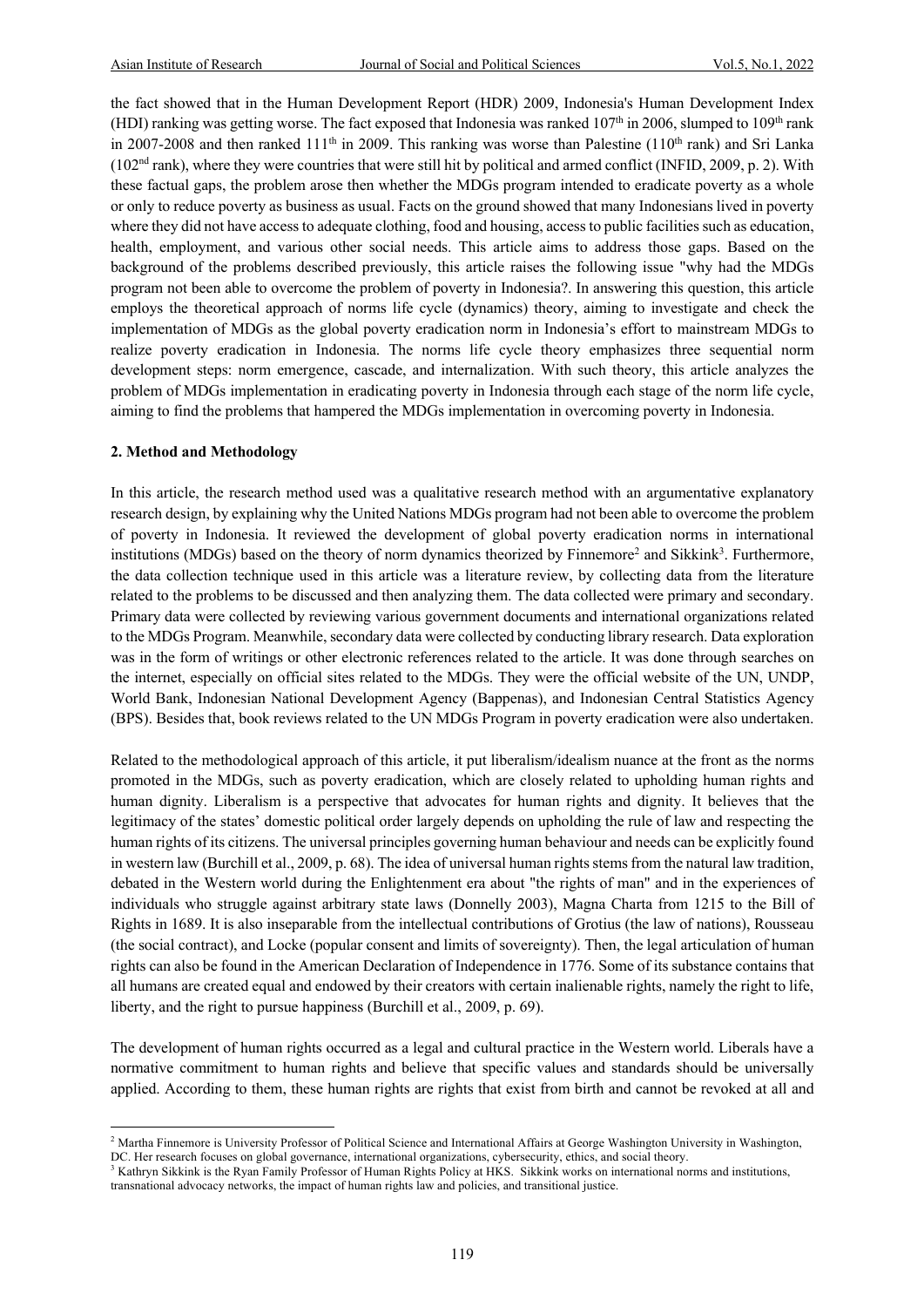are universal and can be applied to all regardless of nationality, status, gender, or race. Applying these rights to all then becomes an essential basis in liberal thinking on foreign policy and international relations for two reasons. First, these rights create the legal foundation for human emancipation, justice and freedom. The denial by the state of these rights is an insult to the dignity of all human beings. Second, countries that treat their citizens ethically and provide opportunities to participate in the political process will at least behave less aggressively at the international level. Therefore, (Western) liberals have the task of developing and advancing these moral standards to get universal approval. Therefore, to develop and promote these moral standards or norms regarding universal human rights, these norms are translated into the rule of law and international institutions (Burchill et al., 2009, pp. 69–70). As poverty is a denial of human rights, thus, the liberal (western) thinkers and leaders developed global poverty eradication as an international norm institutionalized within the international institution of MDGs. MDGs per se consists of eight individual sub-norms substantiating human rights fulfilment. They are essentially interconnected with each other both as a norm and as an instrument. The global poverty eradication norm per se has been universalized and has become a global responsibility (Hulme, David., & Fukuda-Parr, 2009, p. 2). At this point, the MDGs as an international institution play an essential role in the internationalization of global poverty eradication norms. According to Keohane, institutions are essential variables in global politics since they can facilitate cooperation optimally (Keohane, 1988, pp. 6–9). Furthermore, he also explained that there are three essential points regarding the role of institutions, comprising of 1) providing information flow and opportunities for negotiation; 2) improving the ability of state governments to monitor compliance of other countries, as well as to implement their commitments; and 3) strengthening existing expectations for the solidity of international agreements (Jackson, Robert., & Sorensen, 2007, p. 111). To explain further how MDGs emerged, protected, internationalized, followed and implemented by other countries within the framework of international institutions, this article further utilizes the norm life cycle theory from Finnemore and Sikkink. The norm itself can be defined as a set of values and behaviours considered right in a community. They classify the three stages of norm formation in an international institution, consisting of norm emergence, cascade, and internalization. These stages consist of three variables, covering actors, motives, and dominant mechanisms (Finnemore, Martha., & Sikkink, 1998, pp. 887–917).

|                     | Norm<br>Stage<br>1:      | Stage 2: Norm Cascade      | 3:<br>Stage<br>Norm  |
|---------------------|--------------------------|----------------------------|----------------------|
|                     | Emergence                |                            | Internalization      |
| Actor               | Norm entrepreneurs with  | international<br>States,   | professions,<br>Law, |
|                     | organizational platforms | organizations, networks    | bureaucracy          |
| Motives             | Altruism,<br>empathy,    | Legitimacy,<br>reputation, | Conformity           |
|                     | emotional commitment     | esteem                     |                      |
| Dominant Mechanisms | Persuasion               | Socialization,             | Habit,               |
|                     |                          | institutionalization,      | institutionalization |
|                     |                          | demonstration              |                      |

# *2.1. Norm Life Cycle*

Source: Finnemore & Sikkink, 1998.

To be specific, norm emergence is the initial stage of the emergence of a norm coming from the trust and attention of members of international institutions towards a value and that they want to fight for it. The norm emergence could occur internally or externally. There are actors who intensively and vocally fight for this norm and are called norm entrepreneurs. They devote themselves or their organizations to developing the norm based on sympathy or altruism and then persuade member states of international institutions to apply these norms. Suppose 1/3 of the member states of international institutions have recognized these norms. In that case, a critical mass can lead the process of the international norm life cycle to move to the next stage. The next stage is the norm cascade, where the state consciously adopts values and norms for reputational improvement and other motives. States adopting those norms will then tend to promote these norms to other states and actors in the international system (Finnemore, Martha., & Sikkink, 1998). The final stage is norm internalization. The active actions of each state indicate this stage to make regulations in their respective states to protect these norms. At this stage, usually, states that have not adopted the norm will adopt it based on conformity as a member of an international institution (Finnemore, Martha., & Sikkink, 1998). This article employs norm life cycle theory to identify and analyze the progression of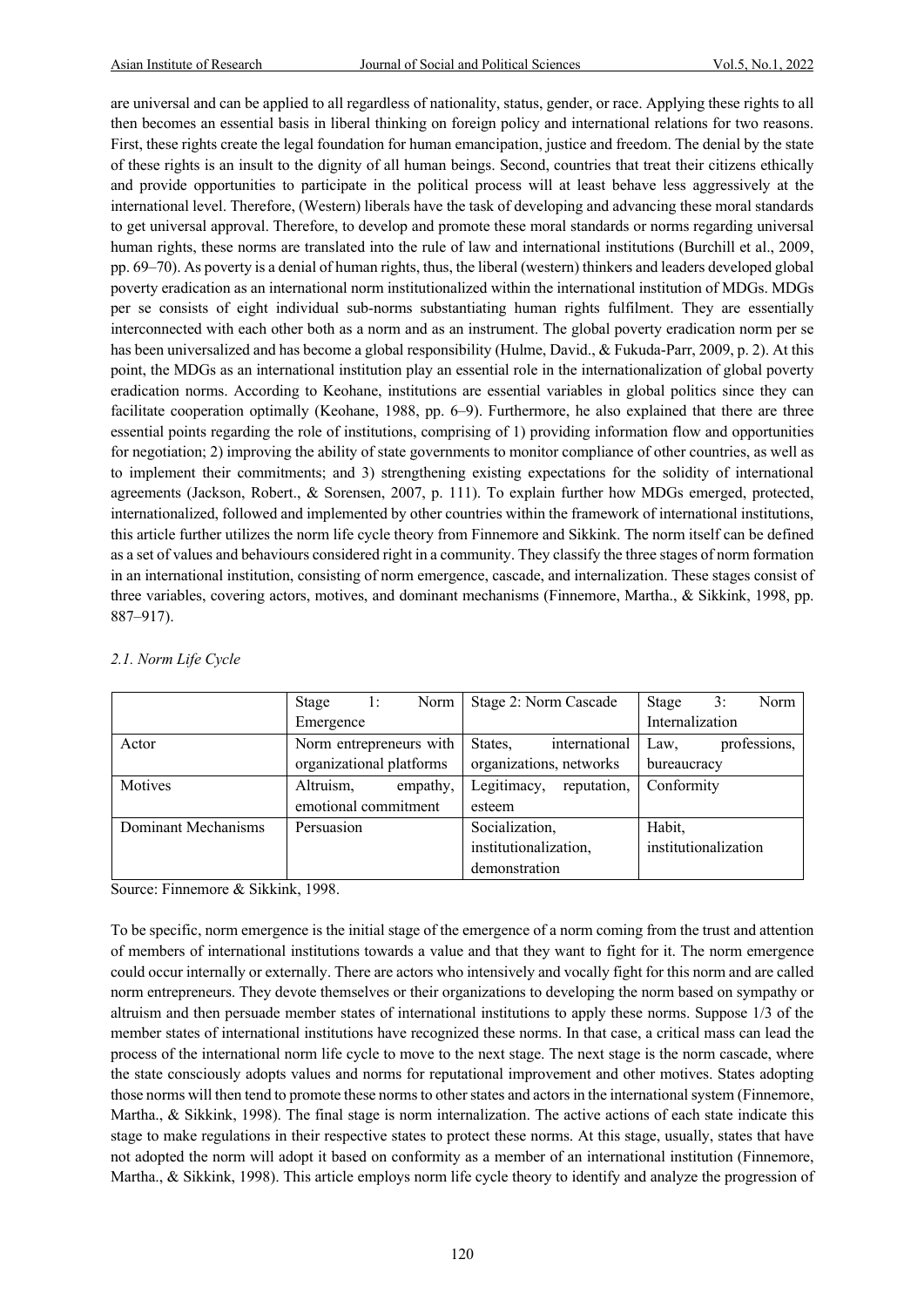MDGs' global poverty eradication norm on each stage of the norm life cycle (norm emergence, cascade, and internalization). It aims to find why the MDGs program had not been able to overcome the problem of poverty in Indonesia. For this purpose, this article develops an analytical model and theory operationalization as exposed below.



Figure 2: Theoretical Operationalization *Source: Own elaboration.*

# **3. Results & Discussion**

This section analyzes why the MDGs program had not been able to overcome the problem of poverty in Indonesia. This article employs the norm life cycle theory to scrutinize the process and progression of MDGs' global poverty eradication norm implementation in Indonesia, from its emergence down to its internalization in Indonesia.

# *3.1 Norm Emergence*

The MDGs, particularly with its global poverty eradication norm, essentially did not just appear in the United Nations Millennium Declaration in 2000. This norm emerged and developed through the problem of human poverty, which initially became a central global issue since the 1990s when the United Nations initially brought the primary issue orientation of poverty within the issue of development and human prosperity into discussions, and agreements between countries. Several summits substantiating those issues, for instance, were Earth Summit held in Rio de Janeiro in 1992, the Conference on Population and Development held in Cairo in 1994, and the Conference on Gender and Women's Empowerment in 1995. Then, the problem of poverty was explicitly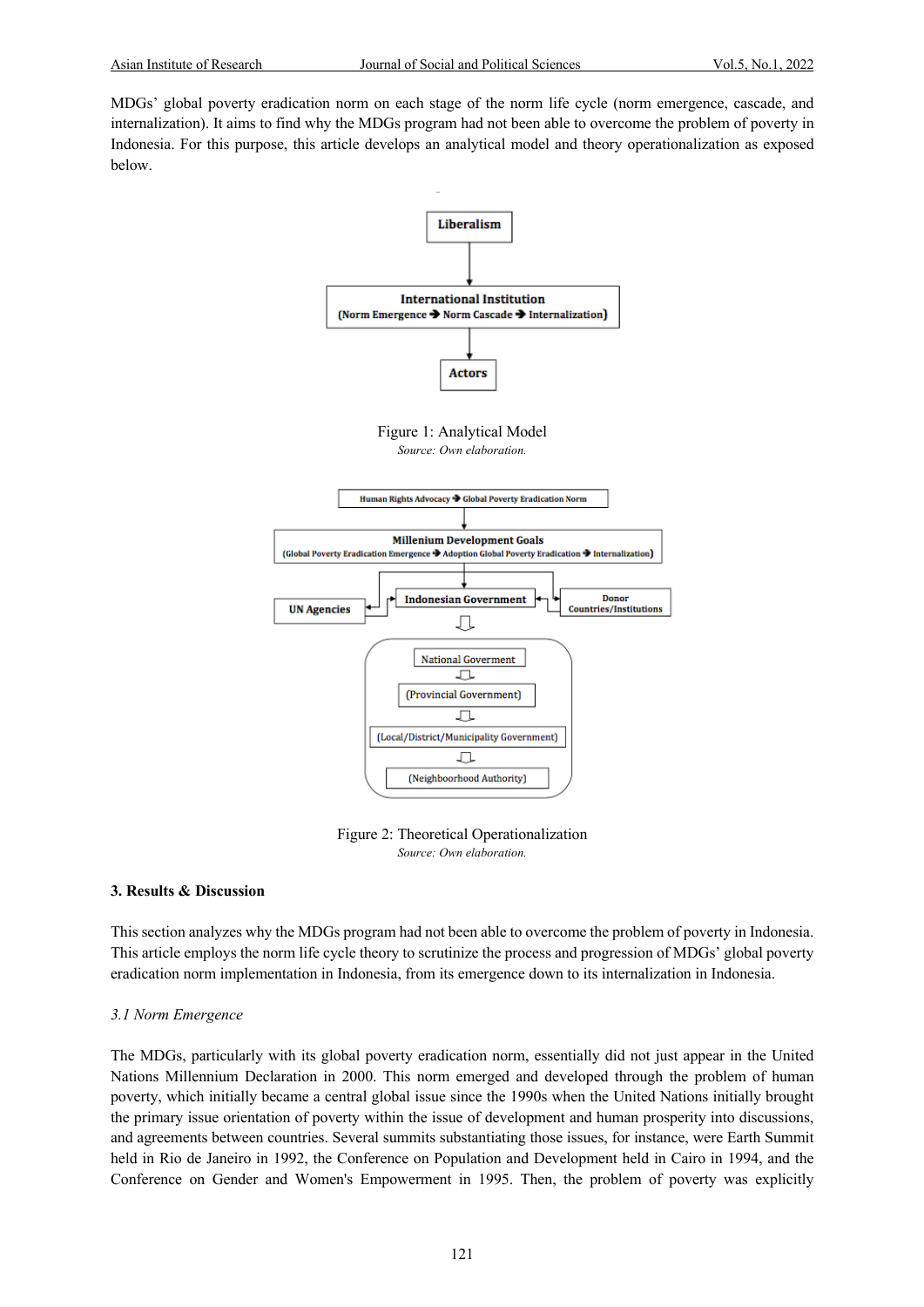articulated at the Social Development Summit in Copenhagen. The main drivers in raising this issue were norm entrepreneurs personally motivated by a commitment to poverty eradication and human welfare.

The norms entrepreneurs of MDGs were the state leaders, UN agencies, and NGOs. For example, in that era, Jim Grant, Executive Director of UNICEF, spent decades writing and campaigning for the "end poverty" movement, especially at the World Summit for Children in the 1990s attended by 159 countries with 71 heads of state and government. This summit produced The World Declaration on the Survival, Protection and Development of Children and its action plan. Its succession inspired other norms entrepreneurs to organize more effective global summits and direct the heads of state to set concrete and measurable goals. In addition, norms entrepreneurs also came from the Organization for Economic Cooperation and Development (OECD), the IMF, and the World Bank (Hulme, David., & Fukuda-Parr, 2009, p. 9).

The culmination of poverty issues centralization through the various summits mentioned above was the millennium declaration in 2000 with the MDGs adopting the global poverty eradication norm as previously explained. The problem that arose later was that the internationalization of the MDGs was followed by the establishment of a standard income of one dollar (PPP) per day as a benchmark for poverty eradication. The question and debate that arose then were whether reducing population proportion with one dollar income per day could solve the problem of poverty in Indonesia or not?. Moreover, could this international standard be applied in Indonesia? This article argues that such standard of MDGs application could not address poverty eradication optimally. Poverty eradication through the MDGs only aimed to meet the achievement of figures for poverty reduction (quantitative-based approach) without being based on seriousness to eradicate poverty, provide welfare, and improve the quality of life of the poor (qualitative based approach). It could be seen from the various double standards of poverty set by the government. If it was based on an income of one dollar per day, the Indonesian government, as a signatory of MDGs since 2001, claimed that the Indonesian government had succeeded in meeting the MDGs goals in 2008 by successfully reducing the poverty rate from 20.6 % in 1990 to 5.9 % in 2008 (Bappenas, UNDP, 2010, p. 1). Meanwhile, with poverty standards set with an indicator of 1.5 dollars per day, the Indonesian government claimed to have progressed with a gradual reduction in the number of poor people to 28.07 million people or 11.37% in March 2013. However, it still required hard work to achieve the target set in 2015 with a poverty reduction target of 8-10% in 2014 (BPS Indonesia, 2013). It was then different if the standard used was the World Bank standard of two dollars (PPP) per day, then the number of Indonesians in the poor category reached 105.3 million people or 45.2 per cent of Indonesia's total population of 236.4 million people in 2008 (Antaranews, 2011).

When viewed from the data above, there was a significant difference in the number of poor people between the measurement of income of one dollar compared to two dollars per day. It showed that the standard of one dollar was not appropriate enough to describe poverty in Indonesia and became a reference in poverty eradication efforts. The impression that emerged then was very populist, where the government had succeeded in eradicating poverty, even though such success was only limited to quantitative and statistical successes. In addition, there were also UN inconsistencies concerning poverty standards in the MDGs. Accordingly, there was a standard shift from one dollar to 1.25 dollars (United Nations, 2013). It confirmed that even the United Nations was not confident in the one-dollar standard set out in the MDGs' millennium declaration. Of course, such a shift required re-coordination between the United Nations and various other stakeholders, including the Indonesian government.

Amnesty International found that there were still discriminatory treatments by the state against the poor. It estimated that there were still 100 million people living in slum areas, where they did not have access to health, sanitation, proper education and were even more trapped in poverty. Even worse, it was predicted that as many as 70% of the people living in poverty were women (Amnesty International., 2010, p. 11). Therefore, based on Amnesty International observations and the facts of poverty on the ground, the Indonesian government needs poverty eradication with a qualitative approach focusing on improving the quality of life of the poor. The claims of success of poverty eradication with an income standard of one dollar per day were just positioned the Indonesian people vulnerable to poverty. It was not an optimal poverty eradication standard but only showed how the Indonesian people can meet their needs, from clothing, food, and housing on a limited basis. The Indonesian government should refer to Amartya Sen's conception of "development as freedom" (Amartya Sen, 2000, p. 3).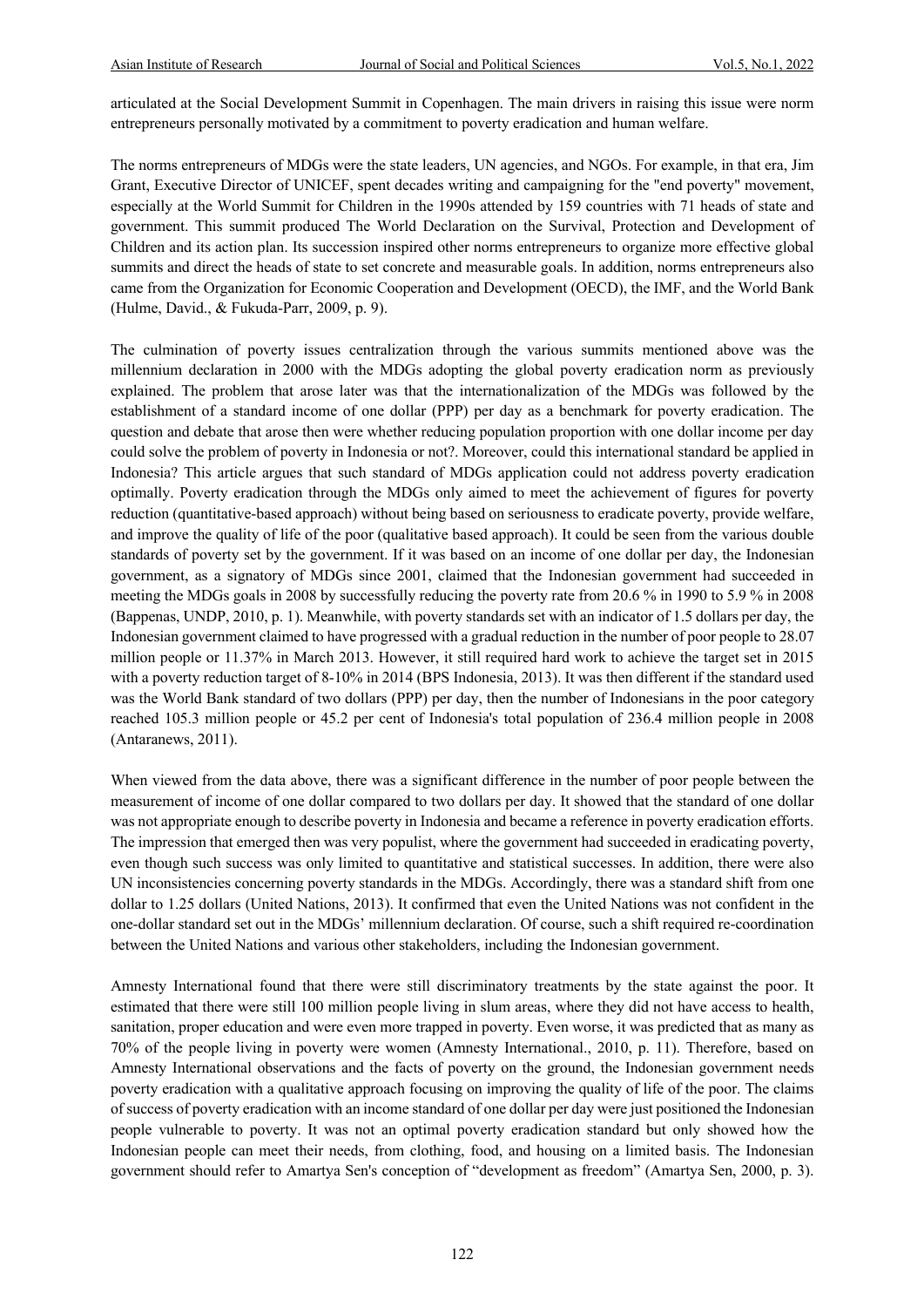Based on Sen's conception, the government should measure poverty based on income alone and provide adequate public services to meet the basic needs of the poor in efforts to eradicate poverty. The universalization and adoption of the MDGs with its advocated norm of global poverty eradication in various countries essentially had good intentions and did not contain any debate on their normative approach. It was due to all countries having poverty problems and being interested in its eradication. However, setting one dollar income per day as the standard of achievement did not solve the problem since the qualitative standard of poverty in Indonesia was different from poverty in America, Europe, and Africa (Easterly, 2009, pp. 26–35).

# *3.2 Norm Cascade*

In this stage, as explained in the previous theoretical framework, the countries in the United Nations, including Indonesia, adopted the global poverty eradication norm through the ratification of the MDGs. Accordingly, there were no significant problems and contestations in adopting and promoting it, considering that the global poverty eradication norm could be easily accepted by all countries, similar to the norm of anti-colonialism. All countries understood that poverty was a negation of human rights and must be eradicated. At this stage, countries, various UN agencies, and international NGOs had adopted the MDGs as a global norm for poverty eradication. Such comprehensive adoption was carried out to oversee the internalization and implementation of the national government of the MDGs adopting country. In the norm cascade stage, according to Finnemore and Sikkink, there were three motives for countries and international organizations to adopt global poverty eradication norms, covering legitimacy, reputation, and respect. Indeed, Indonesia's adoption of MDGs cannot be separated from those motives. It needed to create a good image in the international political constellation through the reputation and respect obtained by actively contributing and achieving the MDGs targets. However, such image-building orientation should not become a source of legitimacy and claim of the government's success in efforts to eradicate poverty. It emphasized the quantitative and statistical approaches; meanwhile, it was still weak in terms of qualitybased poverty eradication efforts.

# *3.3 Norm Internalization*

In the internalization stage, the problems arising from the Indonesian government and donor countries and institutions will be further reviewed and analyzed. This article argues that partial internalization of MDGs' global poverty eradication norm had existed. It resulted in the inability of the Indonesian government to optimally implement MDGs' global poverty eradication norm to overcome the problem of poverty in Indonesia. Hulme and Fukuda-Parr explained that its internalization had created rapid progress at the level of policy statements, various documents, and reports. With such internalization, it was institutionalized as development efforts. It also became a language in international development synonymous with poverty reduction endeavours. The MDGs had become a reference for policy documents from donor agencies/countries, national development planning documents, think tanks, and the media (Hulme, David., & Fukuda-Parr, 2009, p. 20).

Reflecting on the arguments of Hulme and Fukuda-Parr, the Indonesian government had internalized the global poverty eradication norm by integrating and mainstreaming the MDGs into national development planning programs and documents at the regional level (RPJPN 2005-2025, RPJMN 2004 – 2009, RPJMN 2010 – 2014, RPJMD, as well as in the central and local government RKP). President Susilo Bambang Yudhoyono (SBY) had also issued Presidential Instruction No. 3 of 2010 concerning equitable development related to the MDGs. At the UN level, its internalization was also demonstrated through its agency of UNDP Indonesia's commitment to monitor, evaluate, and build the capacity of the Indonesian government at various levels. The UNDP Indonesia and Bappenas also made a report on the progress of MDGs achievement every year reported to the UN Secretary-General. Furthermore, developed countries/donors and international financial institutions (IMF, World Bank, and ADB), which financially supported the implementation of the MDGs, had internalized the global poverty eradication norm into their policies. Those commitments were regulated through several follow-up consensuses after the Millennium Declaration. These consensuses were the Monterrey Declaration on Financing for Development 2002, the Rome Declaration on the Development Assistance Harmonization, and the Paris Declaration on Aid Effectiveness 2005 (Direktorat Pendanaan Luar Negeri Bilateral-Bappenas, 2007, p. 2). These consensuses underscored developed countries' commitment and active participation to finance and provide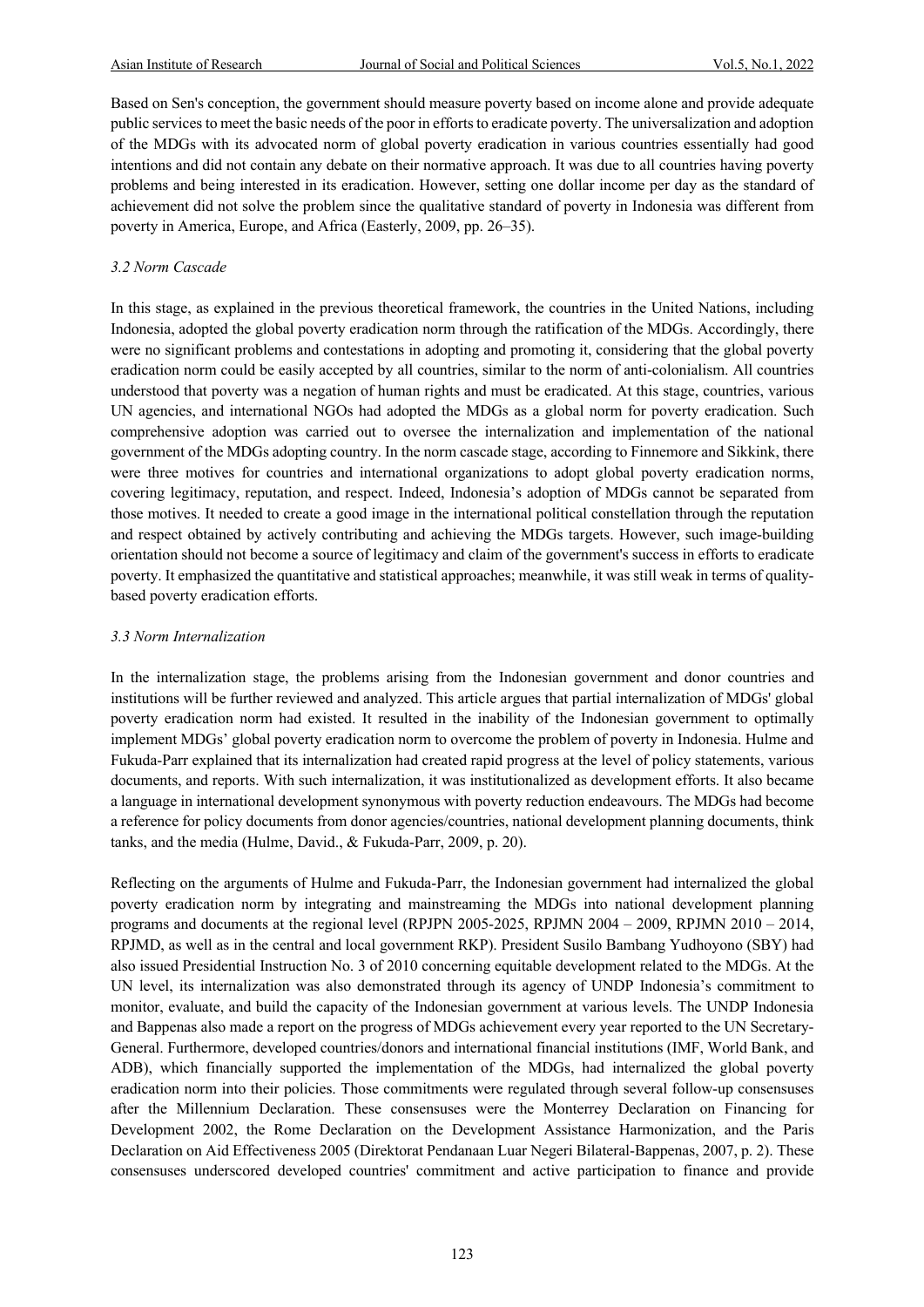development assistance in developing countries in various forms, including Indonesia. Through these consensuses, donor countries are targeted to spend 0.7% of their GDP for development assistance, including grants, soft and hard loans, and debt swaps. Its internalization had synergized multiple parties to achieve the MDGs goals of Indonesias' poverty eradication. However, what had been internalized to stakeholders was not a measure of success. According to Finnemore and Sikkink, the measure of success lies in how the state issues domestic policies that implement internalized norms.

Departing from such Finnemore and Sikkink point, this article found two levels of problems. The problems were the partial internalization occurring both in the Indonesian government and developed countries/donors, indicated by the lack of realization of development assistance from developed countries/donors to developing countries. The first problem lay at the government level, where the internalization of the global poverty eradication norm partially occurred as it was pretty elitist. Based on the research findings, its internalization through integration into various documents and development programs only occurred at the national, provincial, and district/city government levels but did not reach the sub-district government and neighbourhood/citizens association (RT/RW)<sup>4</sup> level, which was still under government coordination chains to eradicate poverty (Bappenas, 2010, p. 12). The government at the sub-district and the RT/RW level were the closest and had direct daily contact with the poor and became proxy agents for the national, provincial, and city governments in distributing various aids to the poor community as well as in realizing and ensuring the implementation of various government programs related to the public facilities provided such as education, health, and other various poverty eradication programs. Internalization of global poverty eradication norms at the sub-district government and RT/RW levels would be vital since they know quantitatively, qualitatively, and rigidly about poverty in their surrounding environment. For sure, such norm internalization could facilitate efforts to eradicate poverty. Nevertheless, the expected norm internalization down to the sub-district and RT/RW level of government did not realize as expected and hampered Indonesian poverty eradication efforts. It confirmed that the Indonesian elites were more focused on measuring the ups and downs of poverty on a statistical basis rather than eradicating poverty to its roots. The second problem then lay upon the lack of actualizing donor countries/institutions' assistance to developing countries. Developed/donor countries only realized 0.3% of their GDP for development assistance to developing countries. It did not match their commitment in various consensuses related to the MDGs to realize 0.7% of their GDP for development assistance purposes to developing countries. Such lack of development assistance realization had been reaffirmed by the Vice President of Indonesia Boediono at the Ministerial Regional Meeting on MDGs in Asia and the Pacific on 3rd August 2010 (Wapres RI., 2010, p. 2). The only countries that had realized their Official Development Aid (ODA) commitment were Sweden, Norway, Luxembourg, Denmark, and the Netherlands (The Guardian, 2013). Indeed, this had become an obstacle to poverty eradication in Indonesia since foreign aid played an important role.

#### *3.4 Beyond Internalization*

According to Finnemore and Sikkink, to maintain norm existence and fully internalize it, it is necessary to make regulations and domestic policies and implement them to maintain the norm. Concerning domestic regulations and policies related to poverty eradication, the Indonesian government launched various poverty eradication programs to achieve the MDGs goals. However, apart from what had been described previously, several other things had been highlighted as the cause of MDGs' failure in eradicating poverty in Indonesia, particularly at the level of policy and regulation implementation. The first was the absence of follow-up negotiations on reducing or eliminating debt. The burden of foreign debt was one of the main problems for Indonesia and other developing countries to eradicate poverty and accelerate national development. At the beginning of President SBY's administration, President SBY at the Financing for Development Summit once stated that significant debt reduction was fundamental for Indonesia and other developing middle-income countries. Therefore, the President SBY administration promised to seek to eliminate Indonesia's debts (INFID, 2009, p. 3). Minister of Finance Sri Mulyani conveyed the same thing that one of the main difficulties for the government to achieve national development goals, including the MDGs, was foreign debt (Hadar A, 2013). Nonetheless, those promises were not fully realized and were not integrated into Indonesian economic policy. President SBY's call was only rhetoric and echoed at the UN headquarters. In contrast to those debt reduction promises, unfortunately, President SBY

<sup>4</sup> RT/RW stands for Rukun Tetangga (Neighborhood Association) / Rukun Warga (Citizen Association).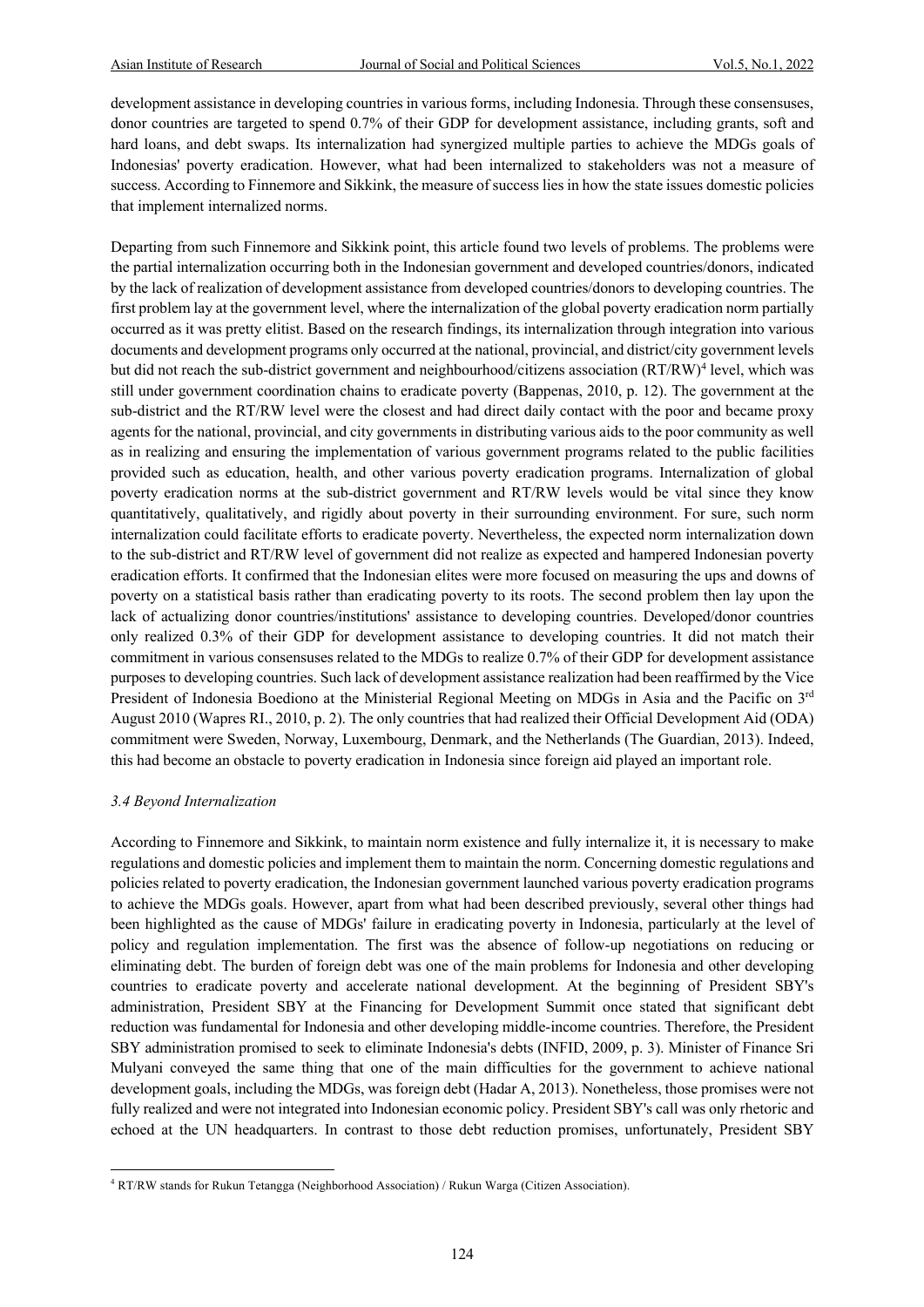administration had increased Indonesia's debt by around Rp 724.22 trillion. As of August 2013, Indonesia's total debt had reached Rp 2,177.95 trillion (Hadar A, 2013). Instead of negotiating debt reductions or debt relief, the President SBY administration had even done the opposite. The government policies were claimed to be pro-poor policies, but unfortunately, most of their financing strategies came from more foreign debt. The President SBY administration should be more careful in sorting out the methods of international development and foreign aid cooperation to achieve the MDGs in order to ensure that domestic policies crafted not under direction and control of or biased toward the interests of donor countries, and they were still under the interests and needs of the Indonesian people. To reaffirm the importance of having sound and solid government policies toward MDGs achievement, Daseking and Kozack (2003) predicted that a country like Indonesia would fail to achieve the MDGs of reducing poverty by half by 2015, unless Indonesia had high economic growth, succeeded in strengthening government institutions, implemented pro-low-income policies, and was not trapped in debt (Hadar A, 2013).

The next highlight was the issue of transparency, accountability, and corruption, which were inhibiting factors for the realization of global poverty eradication through the MDGs. Transparency International Indonesia (TII) stated that development financing was vulnerable to embezzlement. The absence of government transparency and accountability can cause development and poverty eradication funds to be easily embezzled. The government must ensure that anti-corruption measures and good governance are appropriately implemented since no matter how large the funds allocated for poverty eradication, it will not produce maximum output if corrupt practices are still rampant. It is inevitable that poor infrastructure and public services, especially in education and health, still exist due to corruption. One proof of the threat of corruption towards the achievement of MDGs and poverty eradication was the corruption committed by former Minister of Health Ahmad Sujudi, who embezzled funds to procure medical equipment for public health centres in remote areas. He was then sentenced to prison for two years and three months (Transparency International Indonesia, 2013). Such corrupt practice, of course, hindered efforts to eradicate poverty in Indonesia. Overall, the internalization of the MDGs' global poverty eradication norm at the government level was necessary. However, it was far more critical to strive for its successful implementation to realize poverty eradication in Indonesia.

## **4. Conclusion**

In conclusion, the UN MDGs program had not been able to overcome the problem of poverty in Indonesia as the global poverty eradication norm that it carried was partially internalized by both the Indonesian government and developed/donor countries. It made the MDGs program only focused on statistical dynamics of reducing the number of poor people without an optimum effort to improve the poor's welfare and quality of life in Indonesia. Implementatively, the MDGs program to eradicate poverty in Indonesia had encountered various obstacles. These obstacles were 1) the applicability of the income standard of one dollar per day as a poverty standard; 2) the lack of coordination from the integration down to the implementation of poverty eradication policies from the central/national government to the local community-level of government; 3) the lack of commitment from developed/donor countries to realize their development assistance to developing countries; 4) the absence of governments' follow-up negotiations on reducing or eliminating Indonesia's foreign debt; down to 5) the issues of good governance such as the lack of government transparency and accountability as well as rampant corruption on the national development and poverty eradication funds. The UN MDGs had reached its expiration by 2015. It was problematic due to global poverty eradication standardization focusing on a quantitative approach concerning all of those obstacles. Therefore, shifting focus to a qualitative approach of poverty eradication (public services, health, education, sanitation, and capacity building for the poor) and internalization followed by implementation of global poverty eradication norms at various levels of government would be a game-changer to optimize the achievement of poverty eradication efforts in Indonesia. The MDGs per se needs to be transformed into development targets that were more down to earth rather than appear to be a too elitist program and involved the whole community in accelerating efforts to eradicate global poverty in general and eradicate poverty in Indonesia in particular.